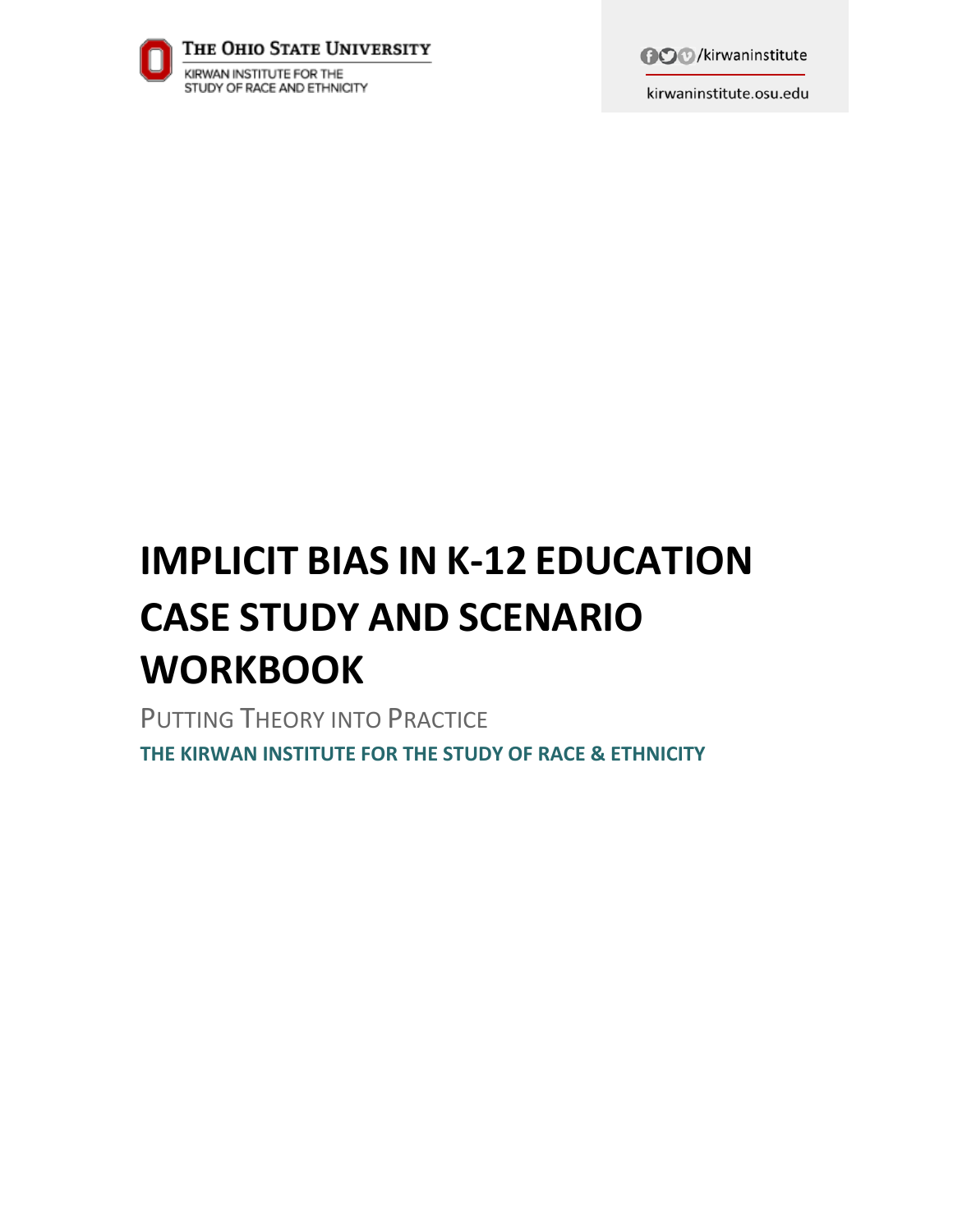## **Overview**

Now that you have an understanding of how implicit bias operates, manifests in the real world, and ways to mitigate your biases, it is important to put theory into practice. This workbook provides you with a series of case studies, scenarios, and reflection questions that will assist you in thinking about how to apply what you have learned to your work as an educator.

## **Contents**

| Case Study I: Part A: Maria's Student Experience in a Well-Intended School 3   |
|--------------------------------------------------------------------------------|
|                                                                                |
| Case Study I: Part B: Maria's Student Experience in a Bias-Conscious School  6 |
|                                                                                |
|                                                                                |
|                                                                                |
|                                                                                |
|                                                                                |
|                                                                                |
|                                                                                |
|                                                                                |
|                                                                                |
|                                                                                |
|                                                                                |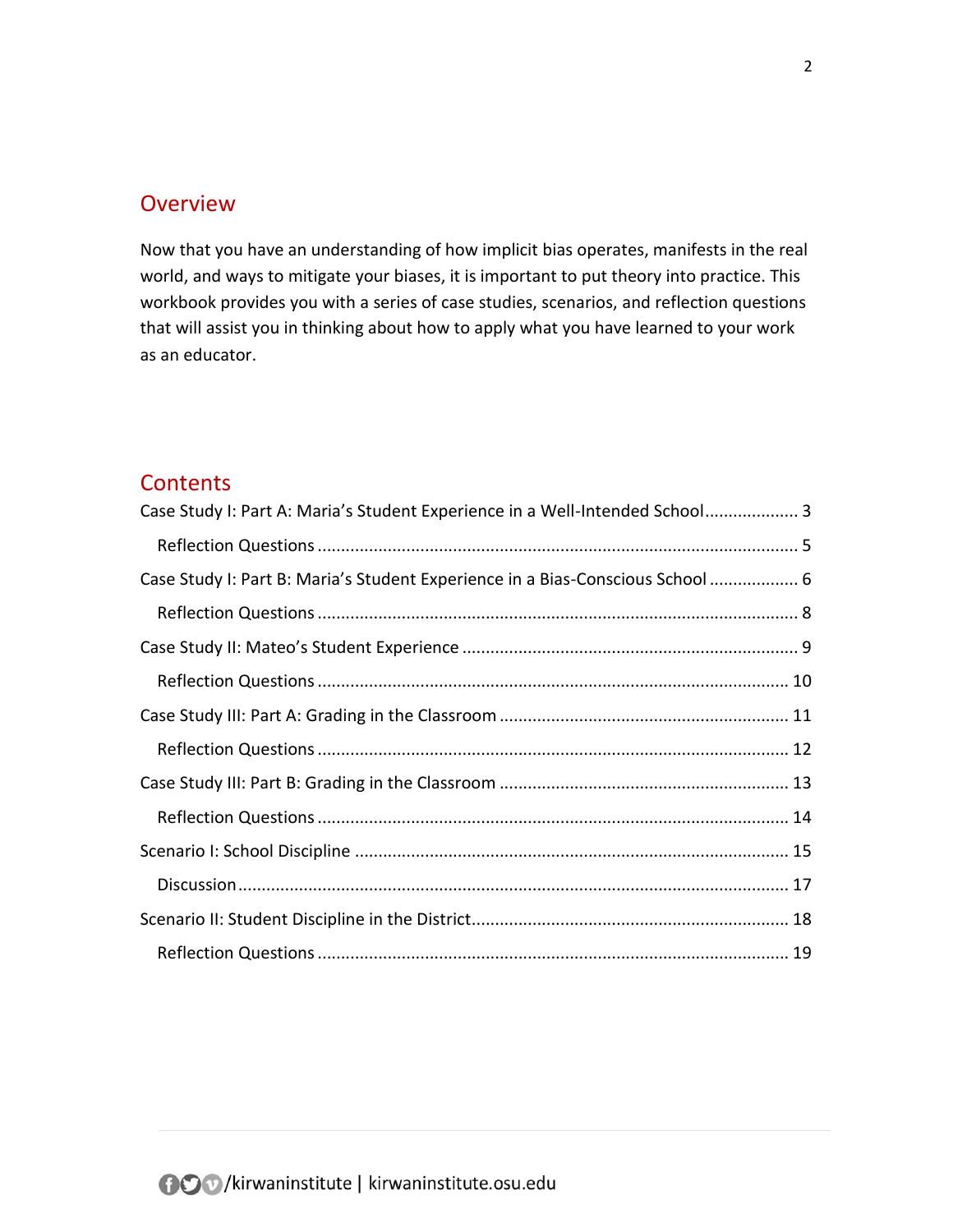# <span id="page-2-0"></span>Case Study I: Part A: Maria's Student Experience in a Well-Intended School

Maria is a junior at Middlebury High School. Her family moved into the school district at the beginning of the academic year. Her family is one of a few Latinx families in town, all of which moved to Middlebury in the past few years. Maria is frequently late to or absent from first period so her teacher, Mr. Jacobs, is worried about her. She misses important material when she is absent. When she is late it causes a disruption for the entire class since the lesson has to be paused. Mr. Jacobs asks Maria why she is often late or absent and she says that she just cannot seem to wake up on time because she is always tired. Mr. Jacobs tells Maria that all high school students are tired but that the other students still manage to make it to class on time. He encourages her to stop staying up so late at night so that she can come to school well rested and invites her to talk to him any time about how she can become more motivated in school.

Little does Mr. Jacobs know that Maria is exhausted because she works two part-time jobs in order to save money for college. She knows that she is not eligible for most scholarships and financial aid because she is undocumented, so she has to make sure she saves money to follow her dream of attending a university. Maria is disheartened by the conversation. She feels that Mr. Jacobs—like many other teachers she has had before—does not understand what it is like to work two jobs on top of doing homework. She feels that Mr. Jacobs would not take her seriously even if he knew she was working two jobs and she does not dare explain further for fear of anyone finding out that she is undocumented.

Maria tries hard to get to school on time after the conversation with Mr. Jacobs but eventually she has missed enough school that the counselor's office sends a letter to her parents. In the letter they warn Maria's parents about the possible consequences of truancy. Maria's parents do not speak English, but the staff figures that Maria can translate the letter for her parents.

Maria starts to feel unwelcome at her school. One morning during class, Maria and a fellow student got into a small argument. In response, Mr. Jacobs verbally reprimands Maria to "stop being so dramatic and so loud." Because of Mr. Jacobs' phrasing, Maria feels stereotyped. Maria has heard comments about Latina women being loud and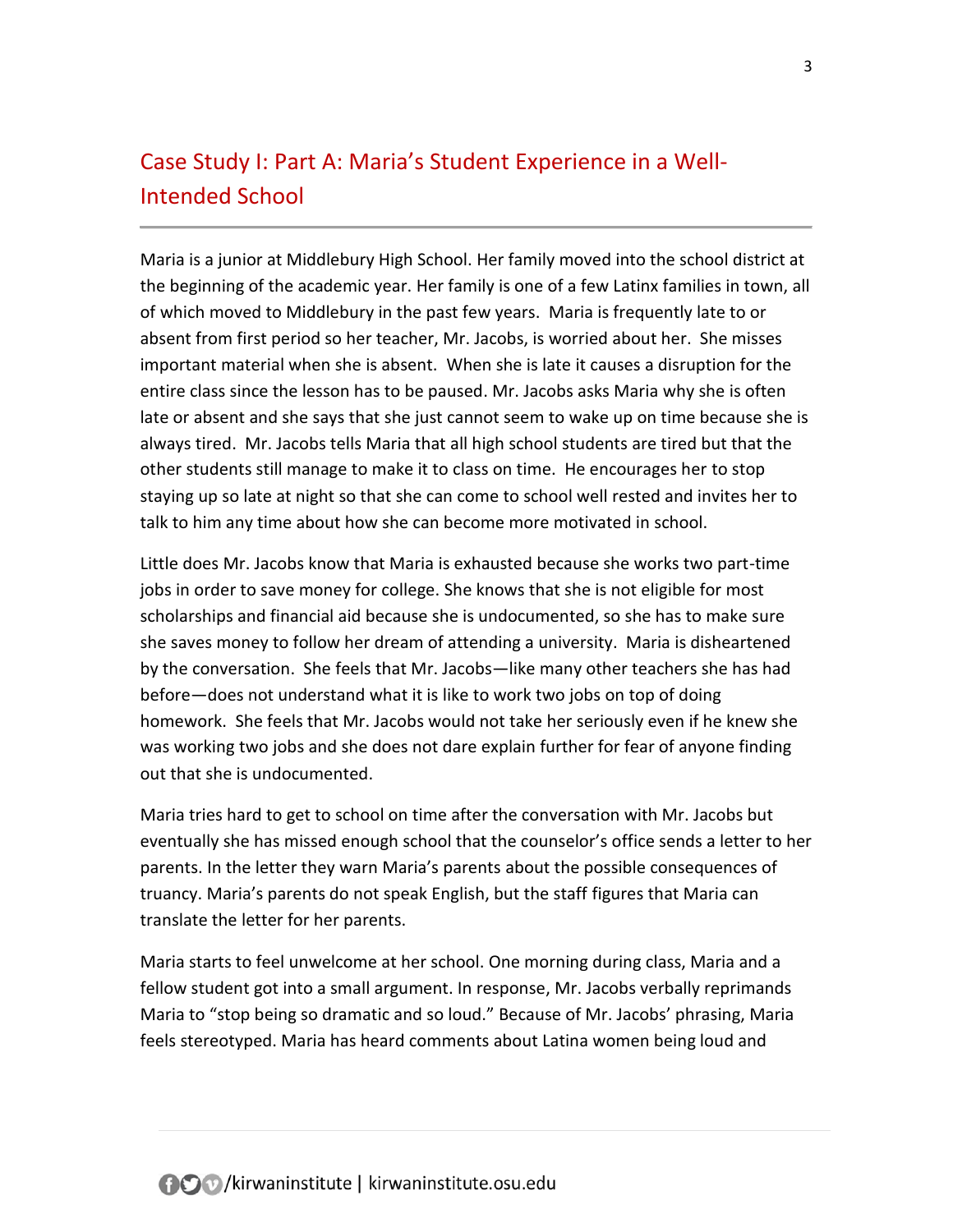dramatic before and feels it is a stereotype too often associated with her and other Latina women. Maria walks out of the class in frustration.

Maria becomes increasingly frustrated with Mr. Jacobs and the school. When Maria expresses this frustration to the few other Latinx students at Middlebury, they all say that they feel similarly. One student even says that another Latinx student was suspended twice for disrupting classes by being too loud and acting defiant toward a teacher. The student also says that a White student who is always loud in the exact same class has only ever been sent to the office to calm down and asked to write an apology letter to the teacher for being rude. Maria had not heard about this situation before but it seemed like proof that the teachers at Middlebury treat her and the other Latinx students differently than the White students.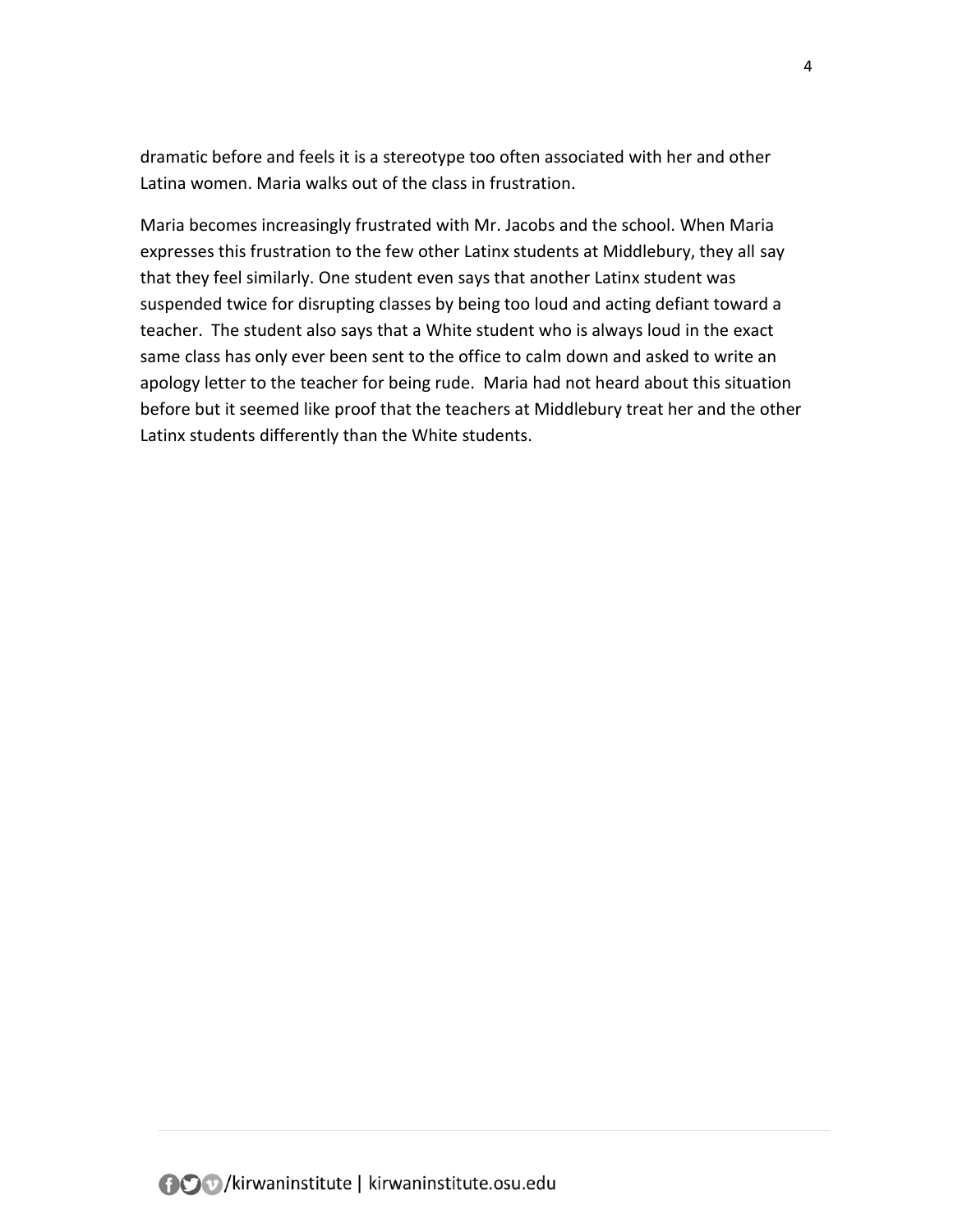<span id="page-4-0"></span>What assumptions does Mr. Jacobs make in this scenario?

What assumptions do Maria and the other Latinx students make?

In what ways is implicit bias potentially operating in this scenario?

How do you believe educators could address the feelings of Latinx students at Middlebury?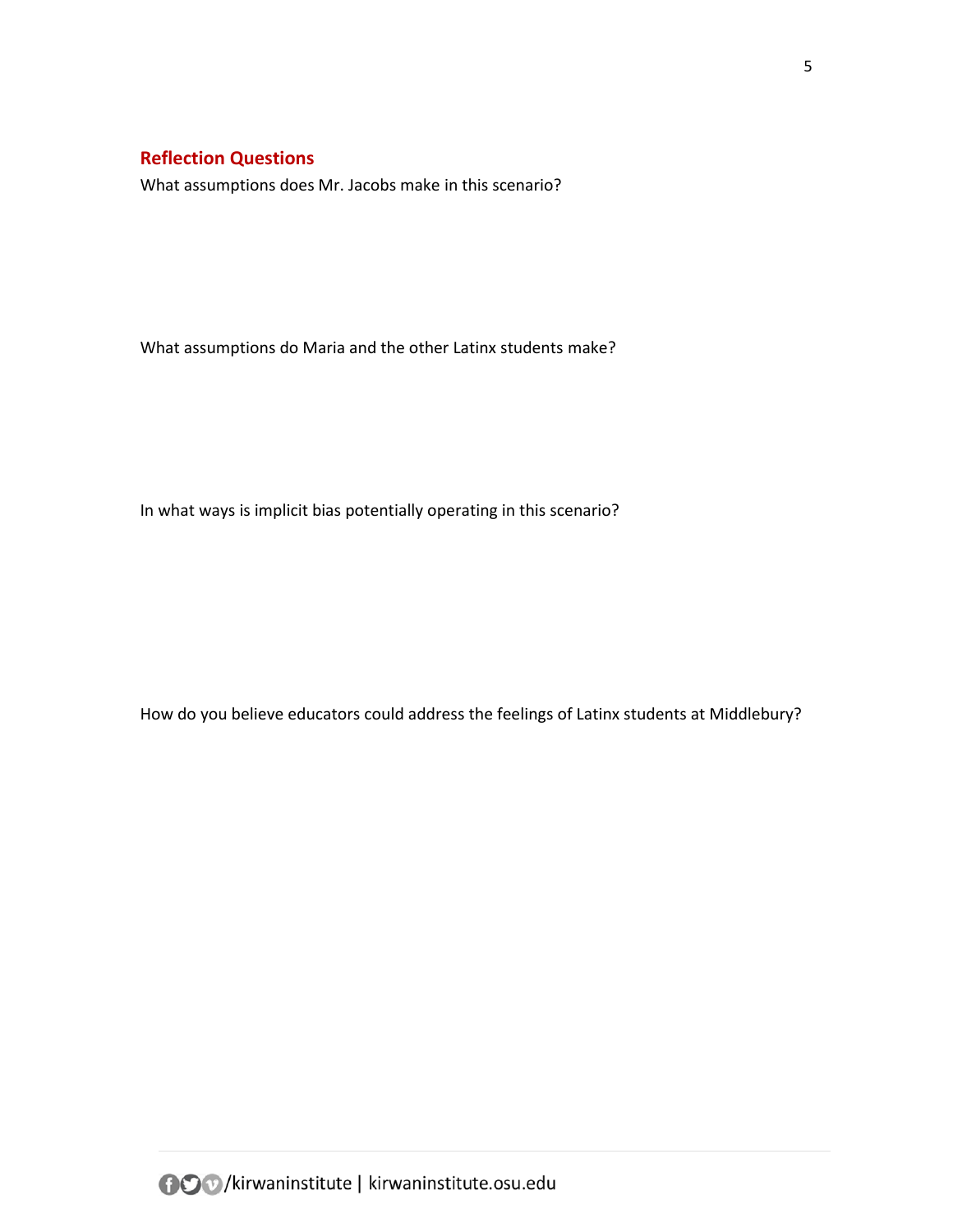# <span id="page-5-0"></span>Case Study I: Part B: Maria's Student Experience in a Bias-Conscious School

Maria is a junior at Middlebury High School. Her family moved into the school district at the beginning of the academic year. Her family is one of a few Latinx families in town, all of which moved to Middlebury in the past few years. Maria is frequently late to or absent from first period so her teacher, Mr. Jacobs, is worried about her. She misses important material when she is absent. When she is late, it causes a disruption for the entire class since the lesson has to be paused. Mr. Jacobs asks Maria why she is so often late or absent and she says that she just cannot seem to wake up on time because she is always tired.

Mr. Jacobs has heard this excuse many times in his career, as it is a common experience for teenagers. However, he knows that incomplete or ambiguous information can lead to making decisions based on implicit biases so he decides to ask some clarifying questions. He tells Maria that he is sorry to hear that she is not getting enough sleep and asks why that is the case. She informs him that she is working two jobs to save up money for college. Mr. Jacobs thinks Maria is a bright student with a promising future, so he tells her so and encourages her decision to pursue higher education. Mr. Jacobs then asks if there is anything he can do to help (even though he knows he cannot change the overall circumstances of her life). Maria tells Mr. Jacobs that she appreciates his understanding and encouragement. She feels affirmed that her teacher took the time to listen to her. Mr. Jacobs then asks Maria if he can give her a responsibility in the class as the class greeter. She would just need to greet students at the door in the morning and sometimes hand out class materials. Maria is surprised by his question but agrees because she is glad he trusts her with a responsibility.

Maria tries hard to get to school on time after the conversation with Mr. Jacobs, especially with her new responsibility as class greeter, but eventually she has missed enough school that the counselor's office sends a letter to her parents warning about the possible consequences of truancy. The counselor's office tries to call parents before sending these types of letters. Although no one in the office speaks Spanish well enough to feel comfortable calling Maria's parents, they decide to do so anyway because it is worth any potential confusion or awkwardness in order to treat all students equitably. During the call, the counselor is able to connect with Maria's parents and better understand Maria's situation. The counselor asks if it would be beneficial to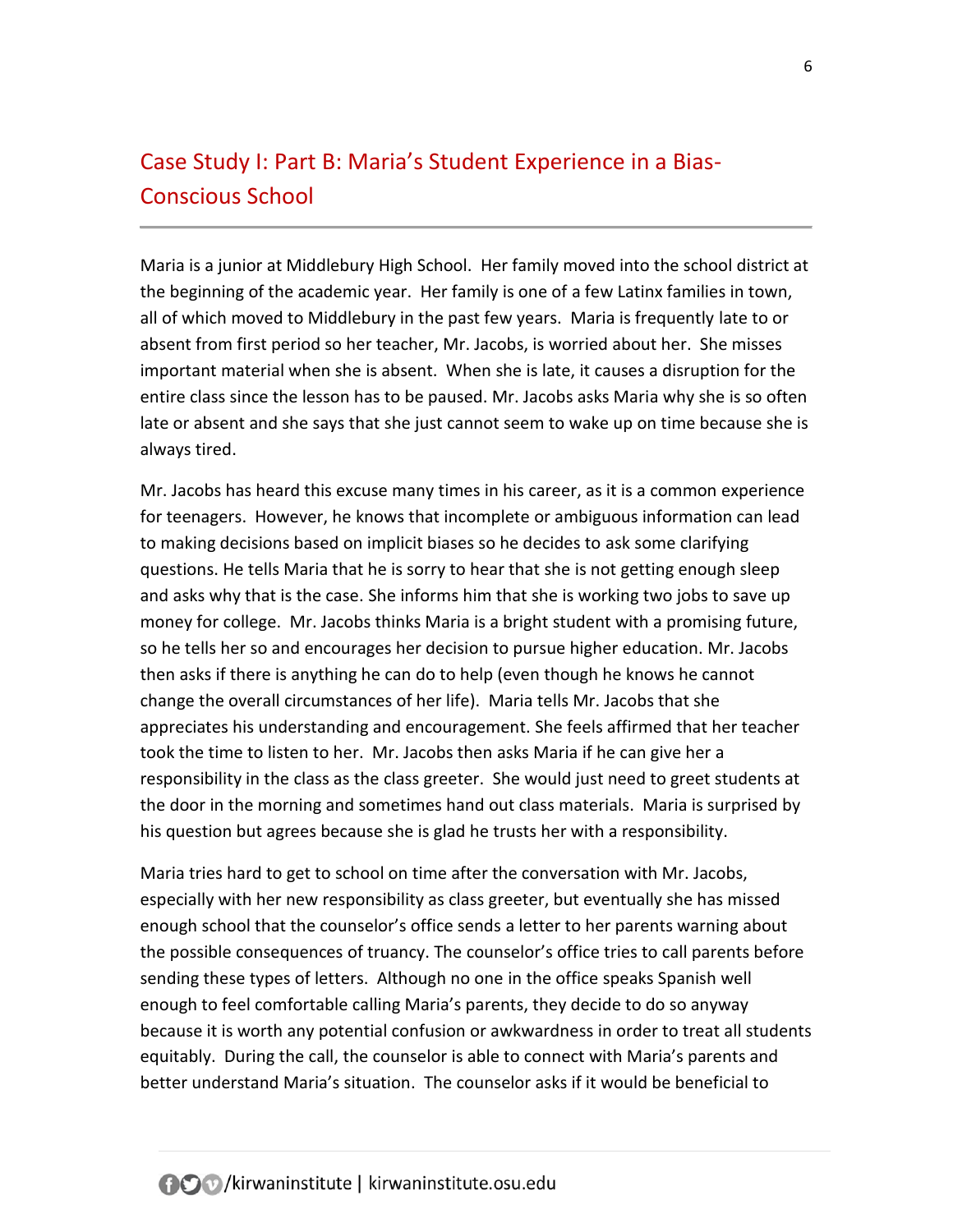schedule an elective class for Maria's first period during the next semester so that she is not missing content for a core class when she is absent/tardy. Even

though Maria's personal circumstances have not changed, she hopes that she will be able to learn more and miss less essential material the following semester due to the counselor's understanding and creative strategizing.

One morning, Maria confronts a fellow student who has been making her feel unwelcome. Mr. Jacobs' first instinct is to reprimand her verbally for being dramatic and loud. Mr. Jacobs wants Maria to know that it is not appropriate to be rude to peers when you are frustrated. After all, that kind of behavior is not only disruptive to the class but will not lead to success in the "real world." Mr. Jacobs realizes that his implicit association may influence his perception of Maria's behavior, so he decides to pause for a moment before responding to Maria. He say, "I understand that you might feel frustrated right now. Can you help me understand why that might be the case, if so, and how we can resolve it and move forward with class?" Maria is glad that Mr. Jacobs was patient and asked why she was direct with another student instead of making any assumptions or invoking stereotypes about Latinas like some other teachers had in the past. She tells him that she overslept and missed breakfast as a result, so Mr. Jacobs asks if she would like a cereal bar. Mr. Jacobs has some in a desk drawer because the school knows some students come to school hungry so they give all teachers some cereal bars each month in case students need food.

Maria begins to appreciate Mr. Jacobs and the school. She feels that they are valuing her as a person with their supportive actions. When Maria mentions her conversations with Mr. Jacobs and the counselor to the few other Latinx students at Middlebury, they all say that they feel similarly. One student says that another Latinx student and a White student had both disrupted a class by being too loud and acting defiant toward a teacher. Instead of punishing them, however, the teacher decided to ask both students to take some quiet time in the counselor's office to calm down. The students apologized to the teacher later after realizing that they had disrupted the class. Maria had not heard about this situation before but it seemed like proof that the teachers at Middlebury treat students fairly. She is pleasantly surprised to hear this story because at other schools she had attended in the past Latinx students often felt that they were perceived as troublemakers and treated differently than their White peers.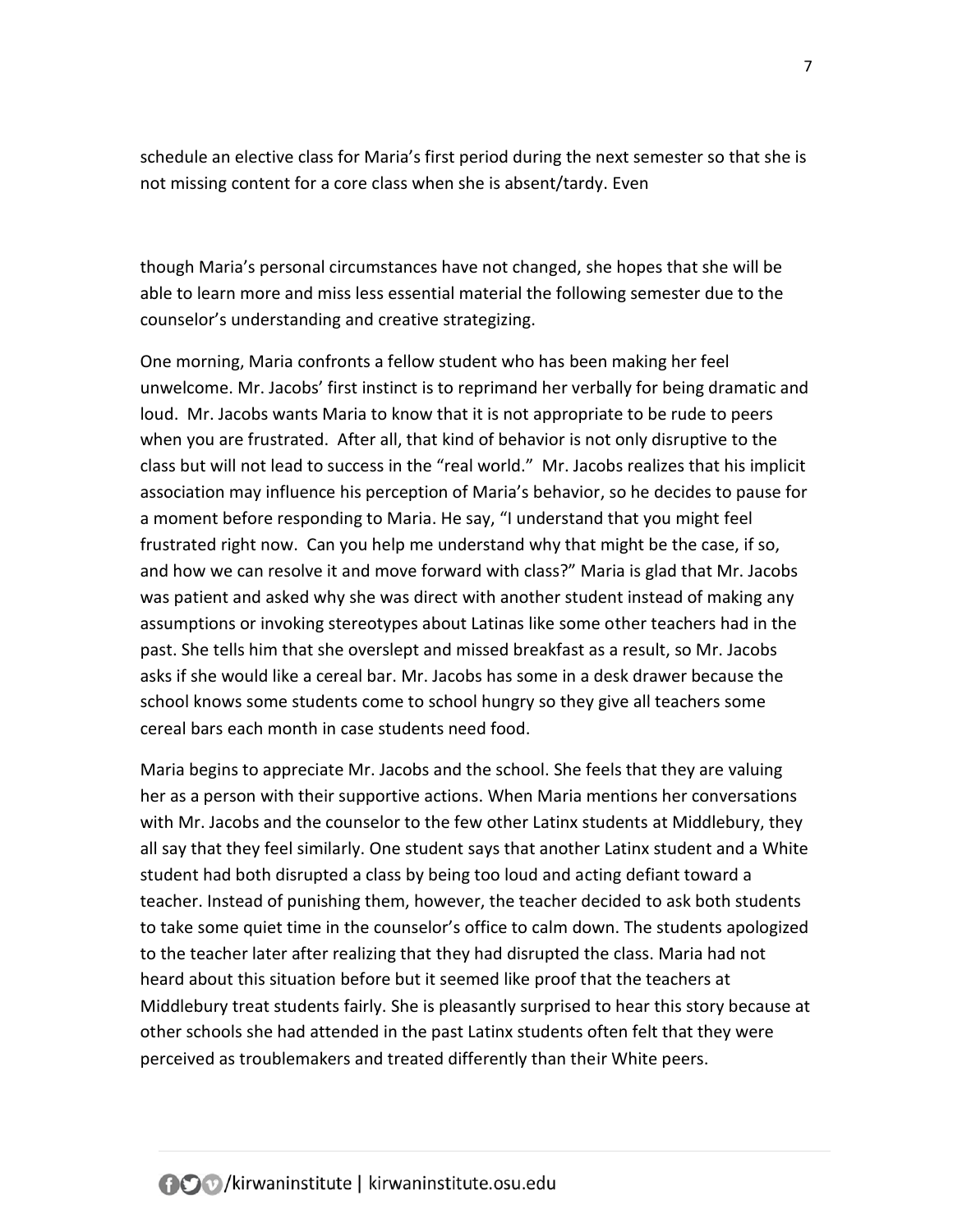<span id="page-7-0"></span>In what ways is this scenario different from the first scenario—for the students, teachers, and administrators?

How might you use these parallel scenarios to inform practices, policies, and procedures at your K-12 educational institution?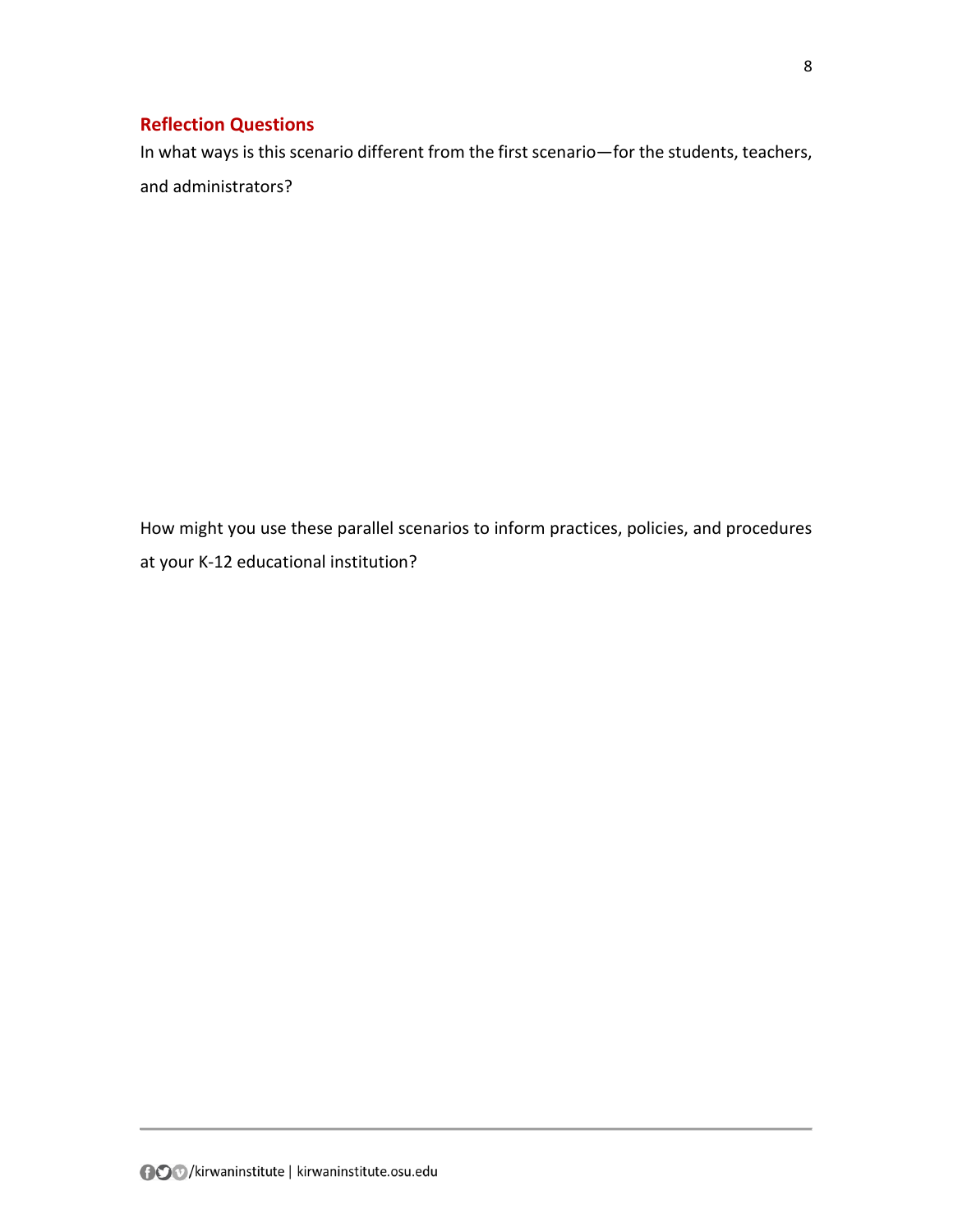<span id="page-8-0"></span>As you are supervising lunch period, you overhear a group of students asking another student for his papers. You assume they are discussing term papers but as you move closer to the group you notice the student that is being asked to show his papers is Latino. You realize that the students are asking about immigration papers and you hurry over to break up the group. You send the students who were asking for papers to the principal's office. You ask the Latino student his name and if he is okay. His name is Mateo and he is upset because this is not the first time he has been bullied like this. You apologize to Mateo for having to experience these things when he comes to school and you ask him if he feels comfortable sharing more with you about what he has been dealing with.

Mateo tells you that every day these students, as well as others, ask for his papers and slide notes in his locker saying things like "build the wall," among other racial slurs. Mateo begins crying and shares that he is a third generation US citizen and that his parents emigrated here from Columbia on student visas and obtained US citizenship. Because of the political climate of the US, Mateo has been experiencing an increase of hate language used against him in the school. Many students assume Mateo is an undocumented Mexican immigrant and they harass Mateo because of these perceived identities.

You are extremely disheartened to hear how tormented Mateo has been feeling and you decide that issues regarding racial bias should be addressed to the entire student body and school staff. You ask Mateo if he is interested in helping you come up with a way to improve the school culture and make him and others who deal with the same barriers feel safer in the school. Mateo excitedly agrees because he wants his school to be a more inclusive and informed space. Mateo introduces you to a group of students who are racially diverse but all share the Latinx identity. This group of students decide they want to form a student coalition that combats racial bias. The students ask you to be their advisor and you are honored to accept the responsibility. You work within the school to help the students get the platform they need to address the entire school. The students in the coalition decide a Social Justice Cultural Diversity night and talent show would be a fun and exciting way to learn about different cultures and some of the challenges they face. You agree that this is a fantastic idea and you schedule a meeting with the school principal to propose the students' Social Justice Event.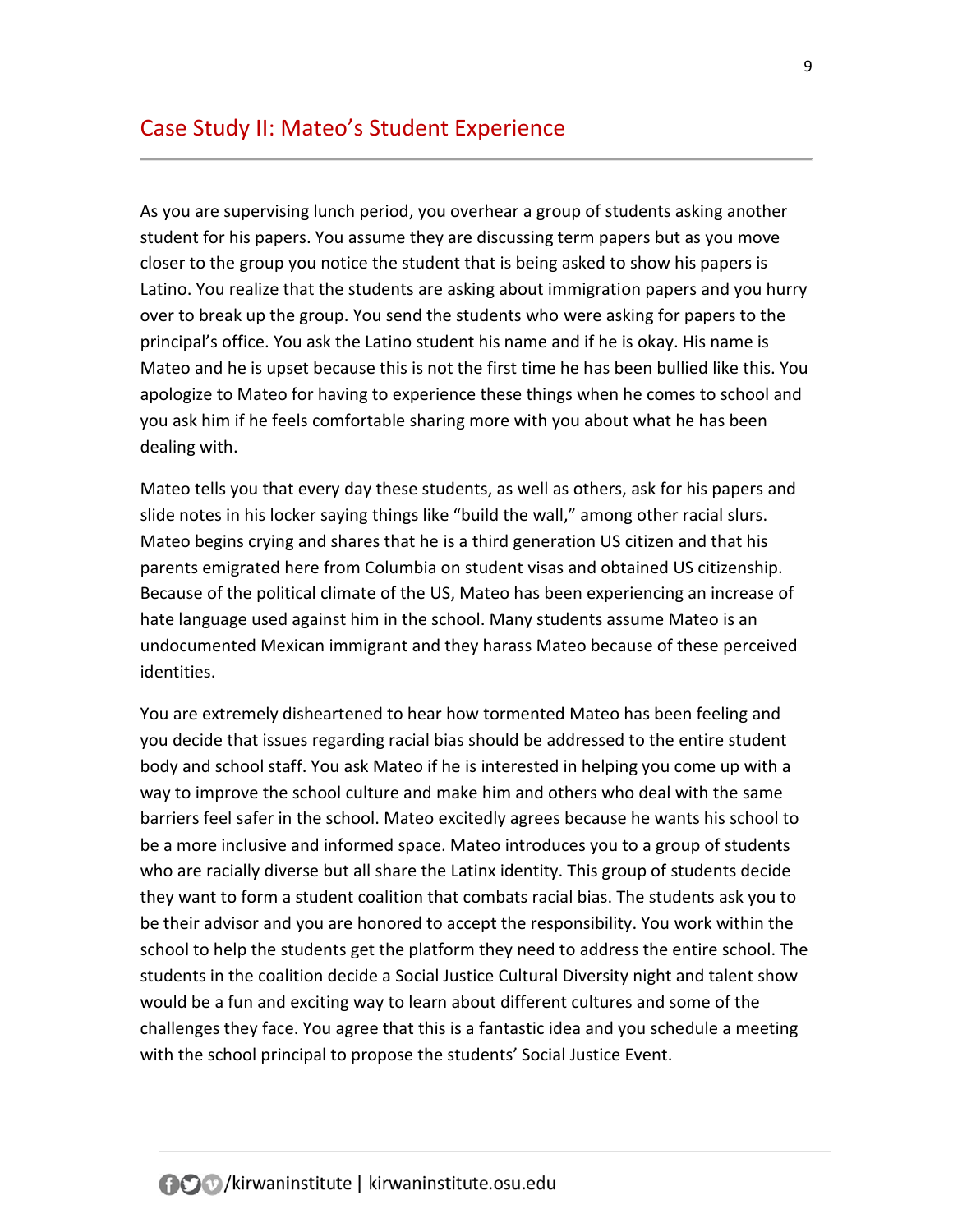When you meet with the principal, she immediately tells you that this type of event is not an event the school can support as she feels it will exclude students who don't identify as Latinx. In order for your students to have a budget and space to plan and host the event, you have to justify why it would be beneficial to the entire school.

### <span id="page-9-0"></span>**Reflection Questions**

What would you tell the principal about implicit biases and creating a more just and inclusive school culture to get her approval?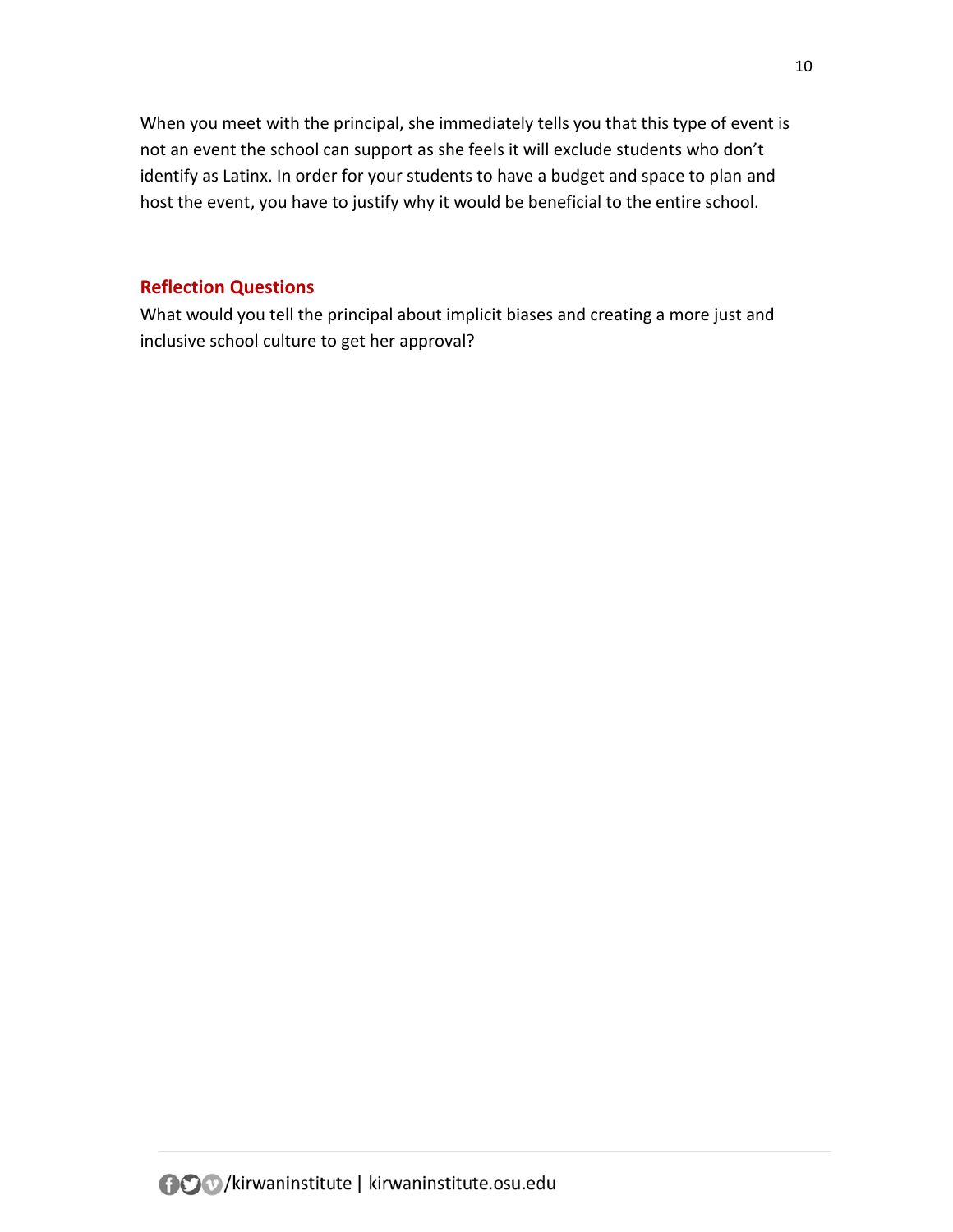## <span id="page-10-0"></span>Case Study III: Part A: Grading in the Classroom

You and Mrs. G, a young White woman, co-teach a class of fourth graders at Brighton Middle School. For the most part you have a great class with promising young minds. However, there are two students who seem to consistently struggle with Pre-Algebra and calculations: Jalen and Amber. Neither turns in homework consistently and when they do few answers are correct. They live in the same neighborhood so they study together often. Both Jalen and Amber understand how to build formulas introduced in Pre-Algebra but they rarely calculate their numbers correctly. This could be due to both students lacking the financial ability to purchase a graphing calculator to use at home for their homework.

When reviewing their last test scores to determine proper interventions, you notice some differences in their grades. Amber consistently scores higher than Jalen even though they demonstrate very similar levels of understanding and similar work. You expect the similarity in their work because they study together, but the drastic differences in their scoring has caught you completely off guard. Mrs G. handles grading and you see that she tends to give Amber higher grades than Jalen on her quizzes and tests. As a result, Amber has not been receiving the additional interventions that Jalen has, thus causing Amber to fall even further behind her peers. Having learned about implicit biases, you understand that Mrs. G isn't necessarily intentionally trying to be unfair to either Amber or Jalen. Nevertheless, you know that something must be done to address this grading—and subsequent academic achievement opportunity discrepancy.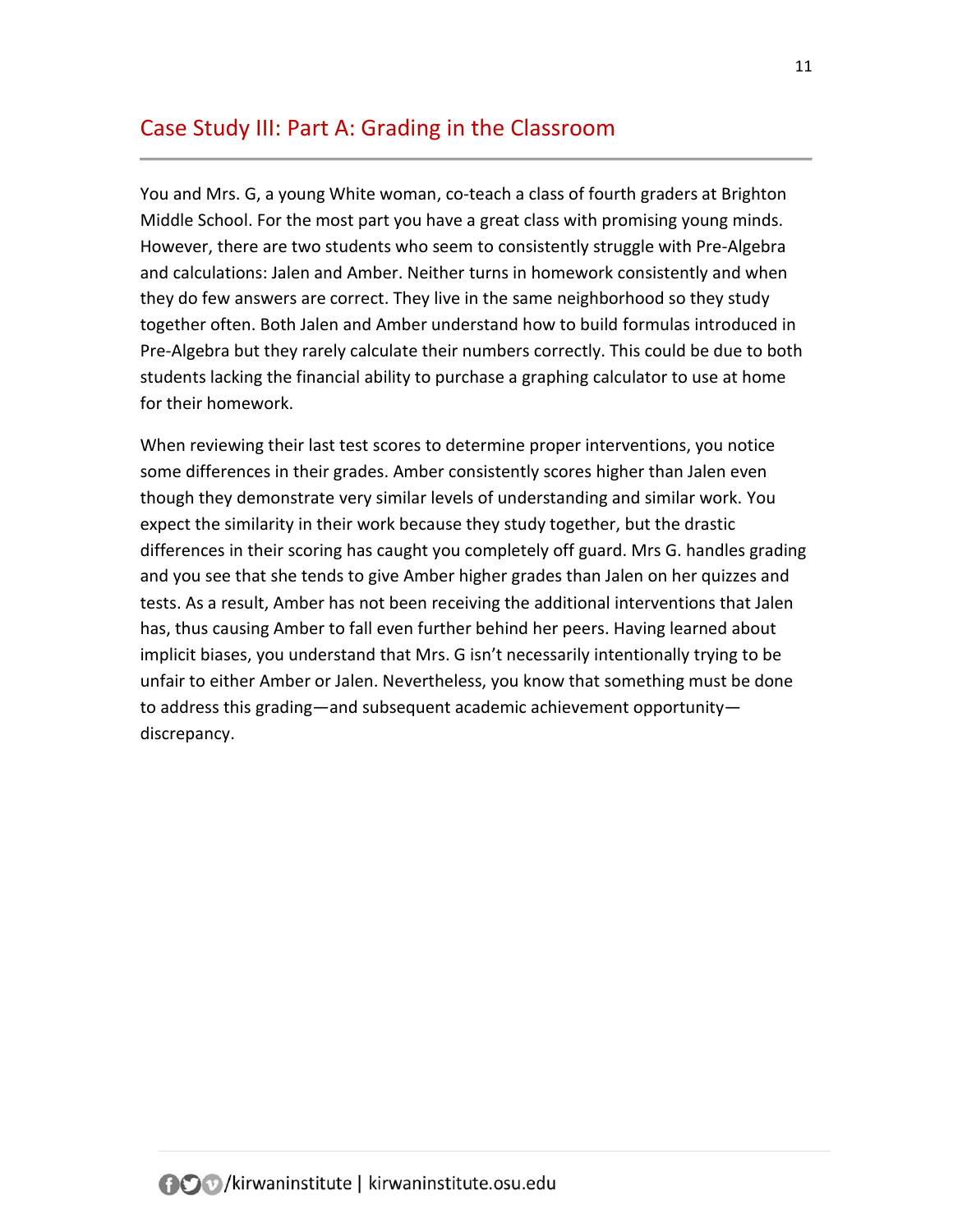<span id="page-11-0"></span>In what ways might implicit bias be operating in this scenario?

How would you open a conversation about this discrepancy with your co-teacher, especially knowing that Mrs. G explicitly values fair grading?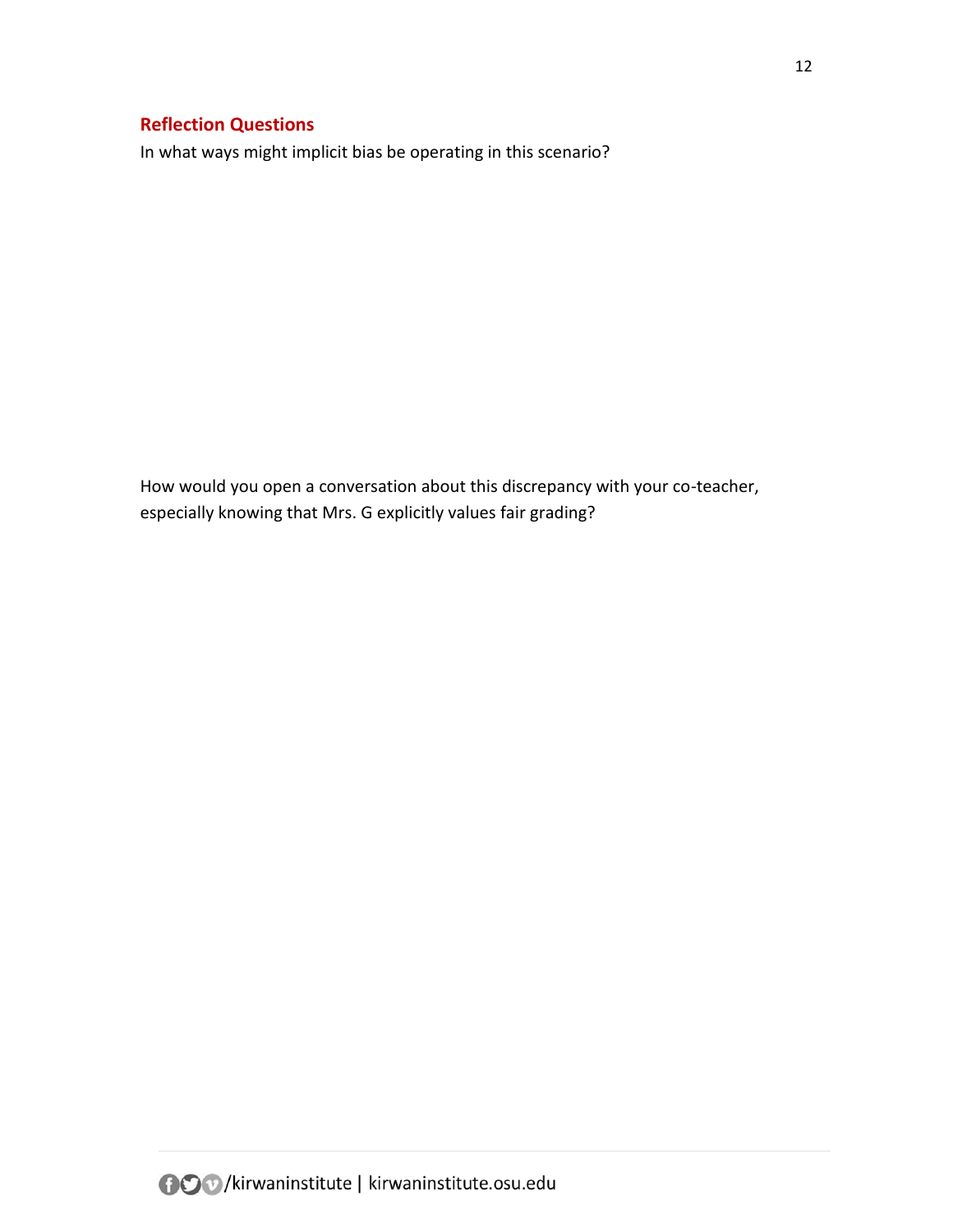## <span id="page-12-0"></span>Case Study III: Part B: Grading in the Classroom

You are the principal of Brighton Middle School. Two co-teachers of a fourth grade class—Mrs. G and Mr. S—ask if they can talk to you about some concerns regarding academic achievement in their class. When you meet with the two teachers, they inform you that they have had extensive discussions about how implicit bias could be operating in the classroom in regards to grading students differently without actually intending to. They tell you about a situation in which it became apparent that students named Amber and Jalen were receiving different marks despite having somewhat similar challenges with their Pre-Algebra. It sounds like Mrs. G and Mr. S have had a thoughtful and deep conversation about how this one instance might be part of a broader pattern. The two educators are both genuinely worried that if this kind of discrepancy has happened in their classroom despite the best of intentions, then perhaps it is also occurring in other classrooms in the school.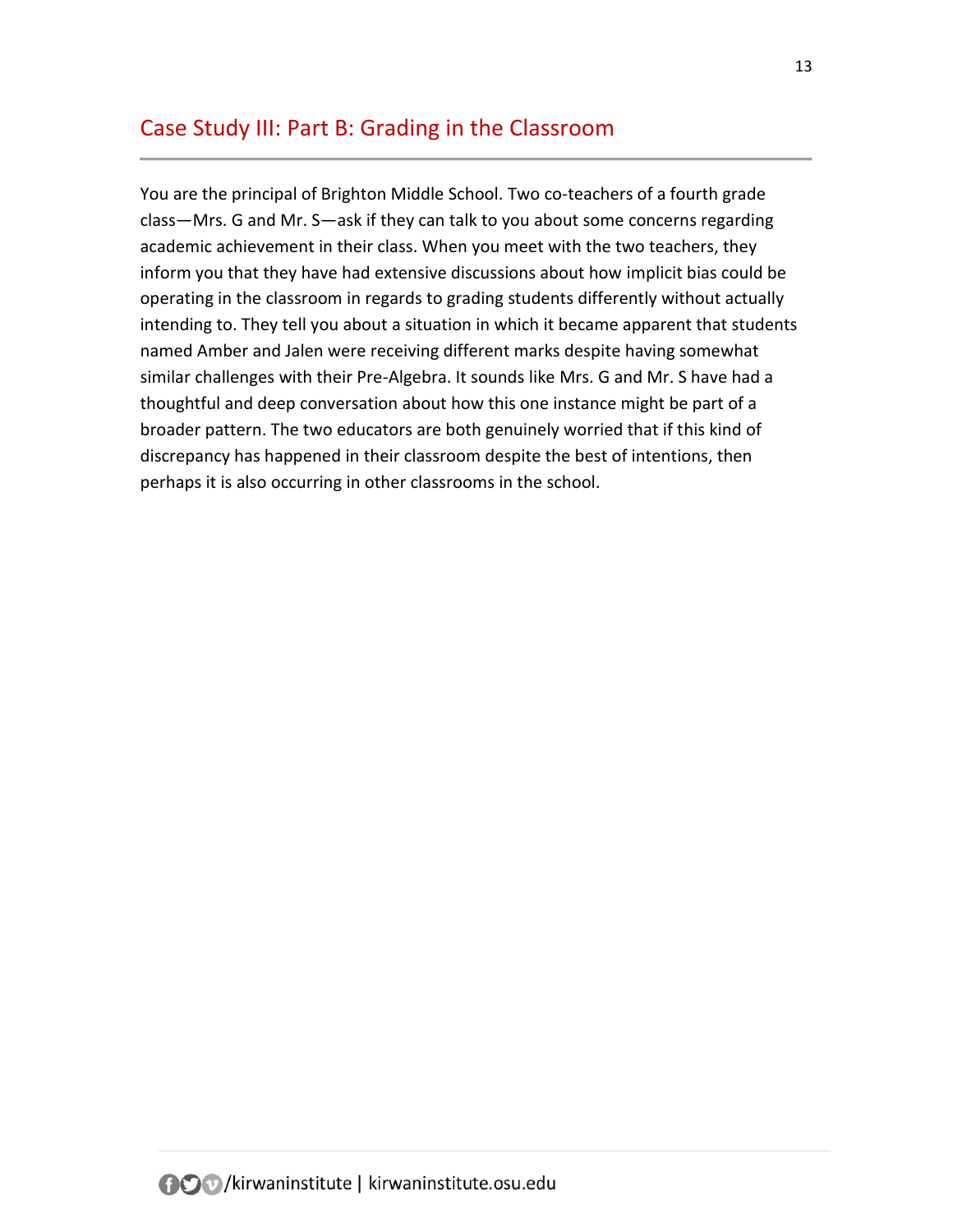<span id="page-13-0"></span>What are some ways that you might address possible implicit biases in grading on an institutional level? In other words, what are some strategies you could design and implement as the principal that could help reduce the likelihood that some students are being graded differently than others?

How would you simultaneously support teachers and their autonomy in their individual classrooms while also having mechanisms in place that challenge implicit bias in relation to academic achievement?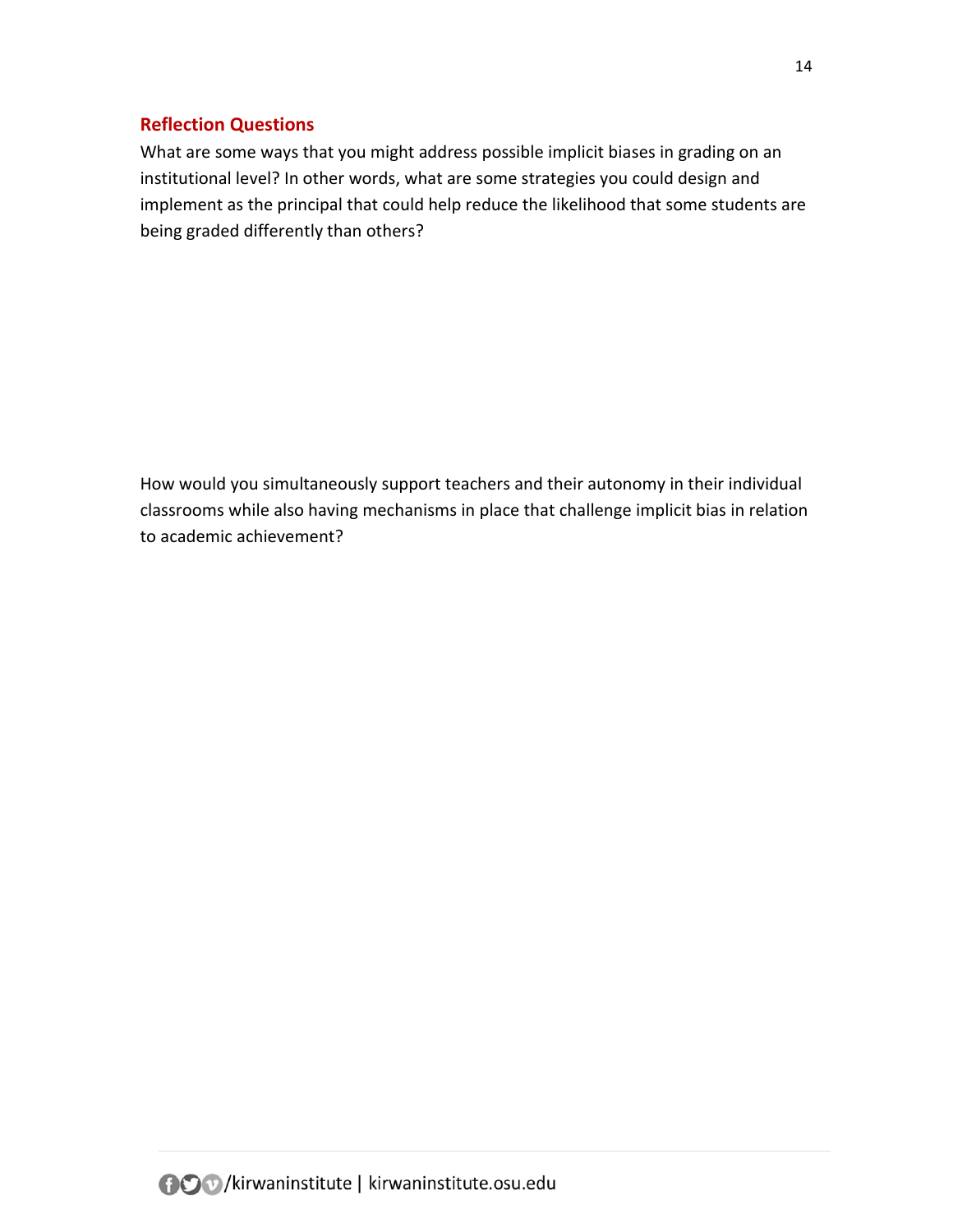## <span id="page-14-0"></span>Scenario I: School Discipline

Today your 4<sup>th</sup> grade students are having recess in the gym because of the thunderstorm outside. Many children are running and playing throughout the gym. There is a group of Black male students playing basketball on one side of the gym and not too far away is a group of White female students playing jump rope. Due to the thunderstorm, the lights in the gym suddenly go out and turn back on. When the lights come back on, you hear a White female student scream, "Black people suck!" Her comment causes the boys in the basketball game to become very upset and they yell back to her, "White people suck!" You run over to see what is going on. The girls tell you that the boys threw the ball at them when the lights went out. The boys say they were shooting a shot at the hoop when the lights went out and the ball accidentally hit the girls.

How do you respond to this situation? Please consider why the following responses might be helpful, as well as any potential concerns.

### **Response A**

I take the basketball from the boys and tell them if they cannot play nicely then they cannot play basketball at all. I make sure that the girl student is okay and I send her to the nurse's office.

- 1. Why might this response be helpful?
- 2. What are some potential concerns?

#### **Response B**

I reprimand all of the students by giving them detention for the racist comments they all made. Because of their actions, none of the students involved will be able to continue playing during recess.

3. Why might this response be helpful?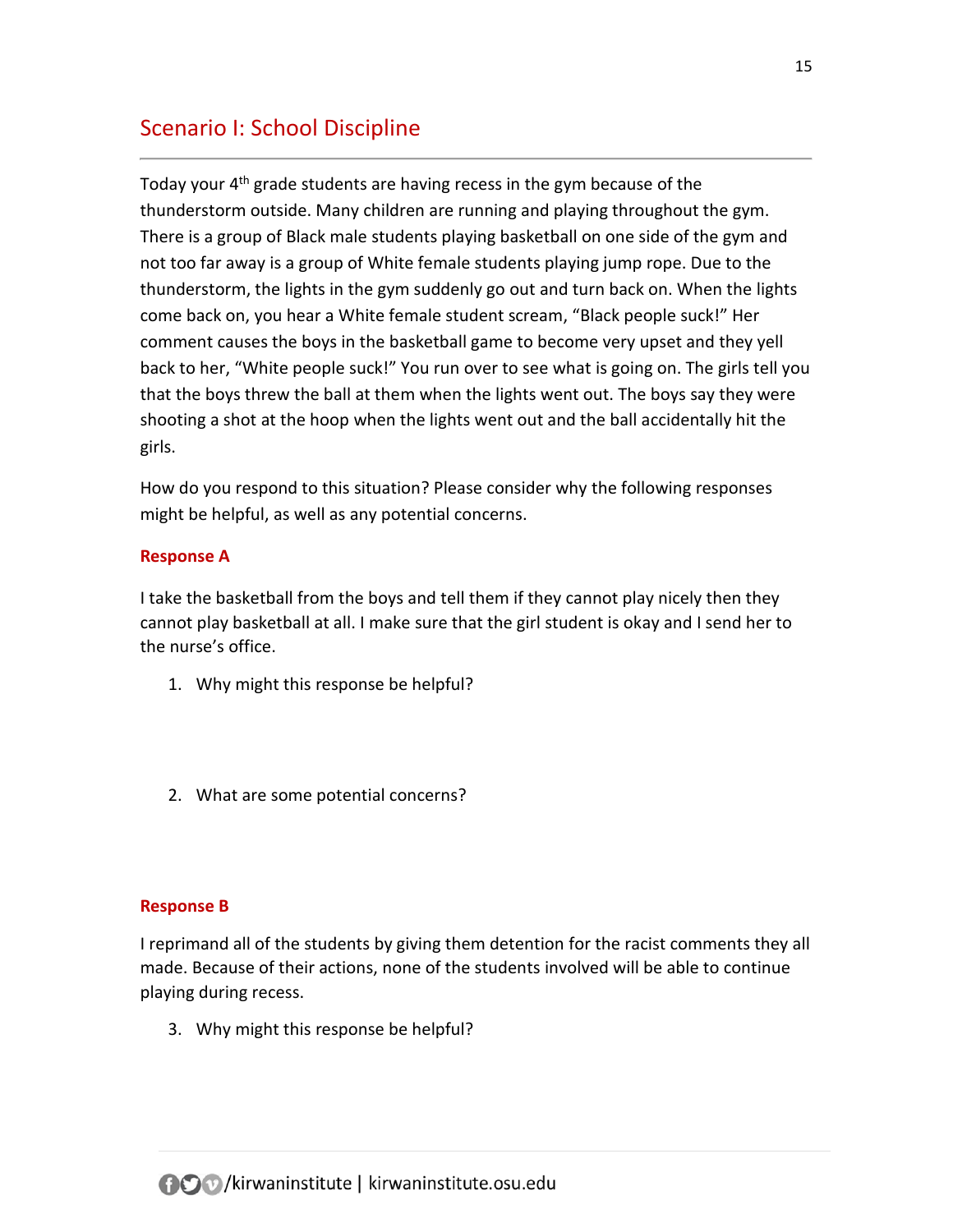4. What are some potential concerns?

#### **Response C**

I separate the two groups of students from the rest of the students at recess and explain to them that racist and prejudiced comments like the ones they made are not acceptable in our school. Every student would need to write an essay on how harmful our words could be. I would then ask the students to explain what happened. If it is determined it was an accident, I would allow the kids to continue to play at recess and have the groups spread out more.

- 5. Why might this response be helpful?
- 6. What are some potential concerns?

#### **Response D**

I would send the girl student who yelled, "Black people suck" to the principal's office. Whether or not the incident was an accident, that type of language is unacceptable.

- 7. Why might this response be helpful?
- 8. What are some potential concerns?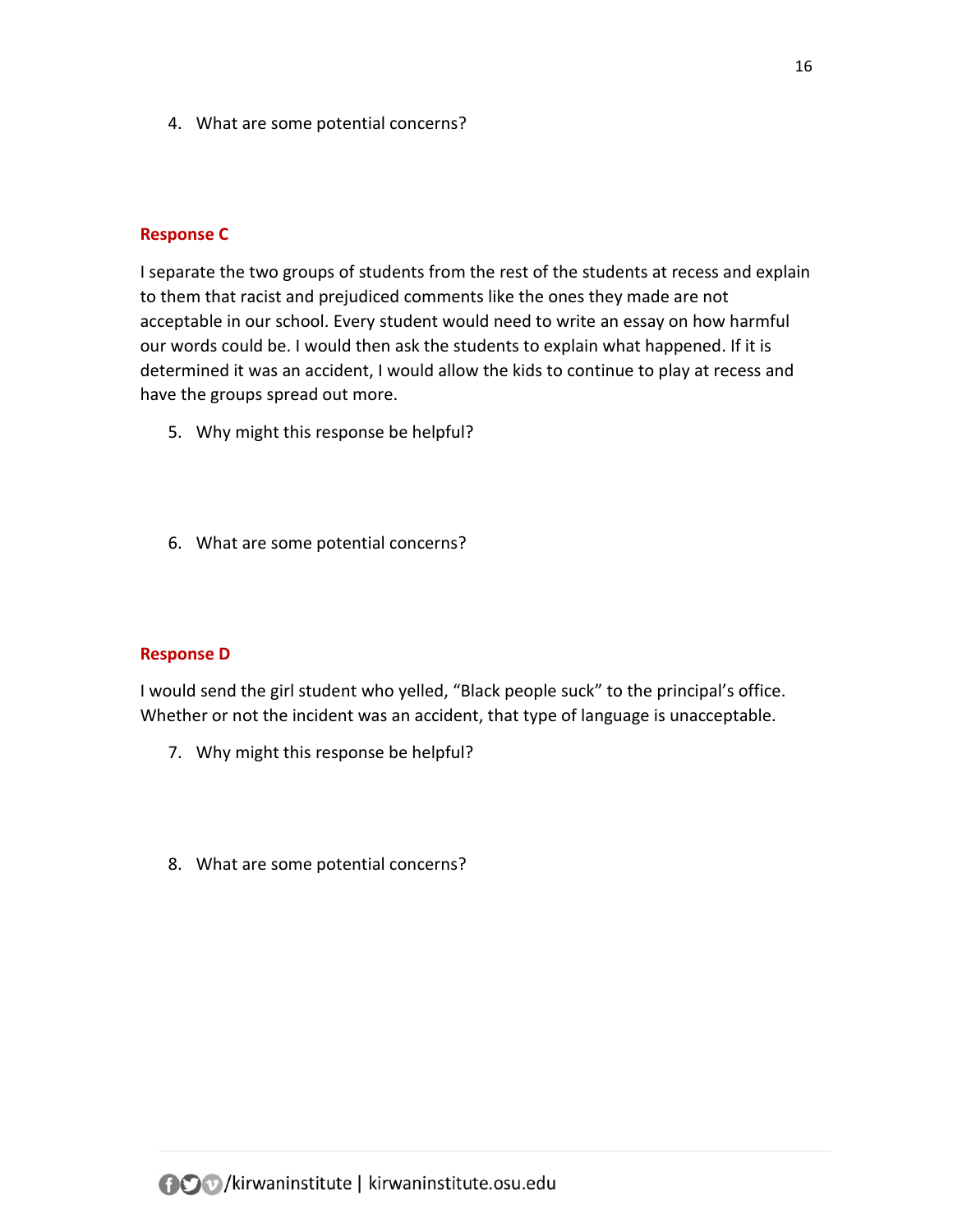#### <span id="page-16-0"></span>**Discussion**

When deciding the best way to respond, it is necessary that you first address the racist and prejudiced comments made. You could explain how harmful generalizations can be and ensure that all students in the space can feel safe. If you decide to discipline the students you must discipline every student in an **equitable** way. You could acknowledge that the girl student initiated the comments but she shouldn't be the only one punished because all of the students involved used harmful language. The focus of discipline should **be teaching tolerance, not punishment**. It could be helpful to have the girl student be disciplined a little more sternly than the other students but to only punish her wouldn't be fair. It is not the best decision to discipline the boys for throwing the ball if that was an accident, however you will want to ensure that the girl student is not physically hurt. You should also speak with each group of students separately to address any additional concerns they have. This would ensure that both groups of students feel **heard** and their feelings **validated**.

- 1. After reading the discussion, what response do you feel is the best response and why?
- 2. How would you respond to the situation and why?
- 3. Have you dealt with a similar instance in your school? If so, how was it handled? Would you have handled it differently?
- 4. How could implicit biases have influenced discipline decisions in this scenario?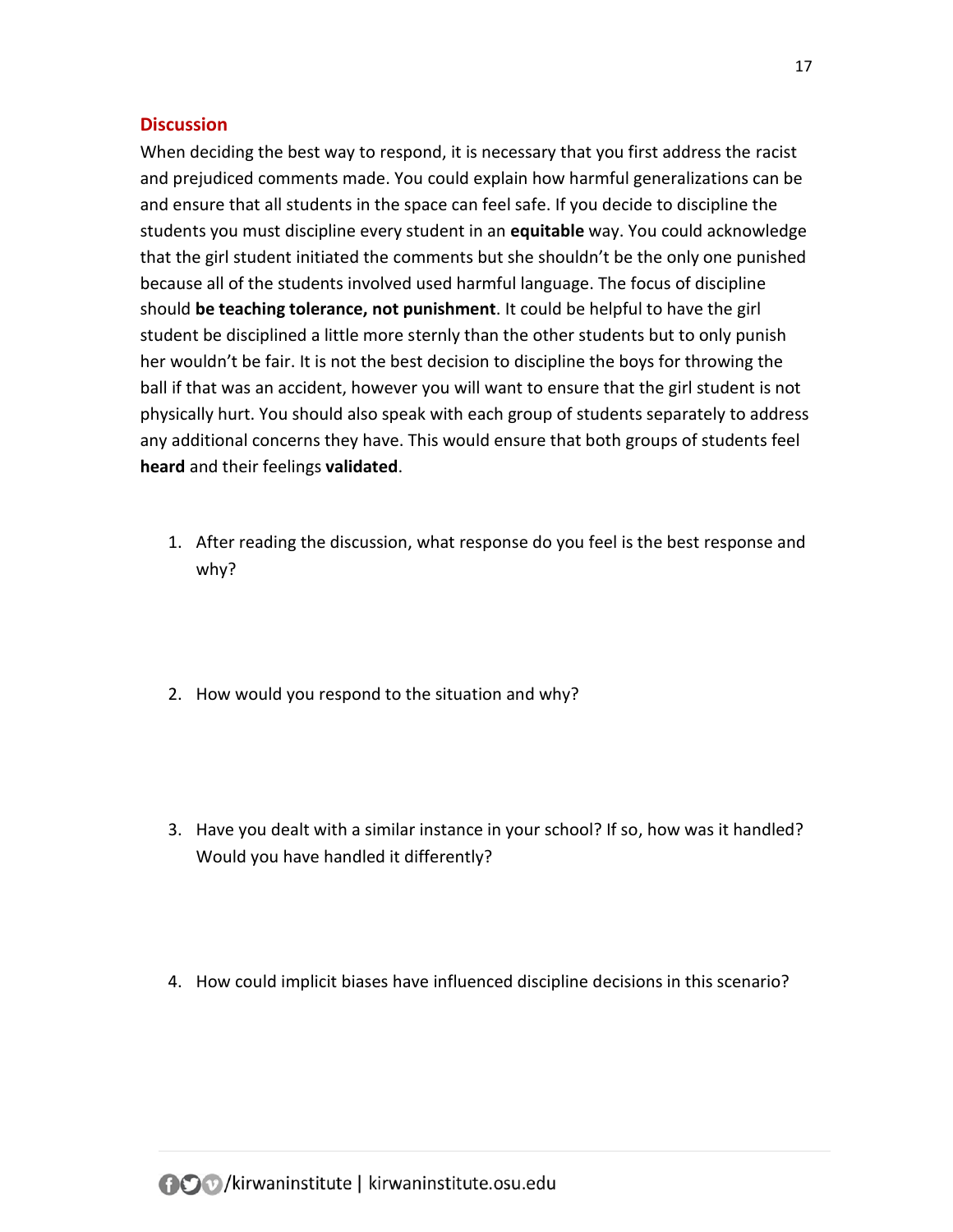## <span id="page-17-0"></span>Scenario II: Student Discipline in the District

You are a teacher at Barker City High School. There was a lot of outrage in the community because the superintendent interfered with a school discipline decision made by the principal in regards to two boys who were punished differently for participating in the annual senior prank. It was discovered that one student received expulsion while the other student only received suspension. The parents of the student who was expelled called the superintendent expressing concerns of racial bias. The superintendent ended up going over the head of Principal Evans, reversing the student's expulsion, and giving him a weeklong suspension instead. A school climate committee has been created as a result of community accusations of discrimination and unfair treatment at BCHS. You have been asked to be part of the committee along with several other teachers and a few administrators.

Most of the teachers at the high school—including most of the teachers on the new committee—are on Principal Evans' side and believe that the boys did not deserve the same punishment since one boy had a reputation as a troublemaker and the other boy was just a class clown. However, you attended a conference recently that discussed how implicit bias can manifest in school discipline decisions. Even though you do not personally know either of the boys involved in the situation, you do know that one was Black and the other was White. Over your 10 years of working at BCHS, you have vaguely noticed but had never been totally sure that students of color—especially Black and Native American students—seem to be punished more frequently and severely than White students. While everyone is talking about this one particular school prank incident, you realize that this is not a rare occurrence at BCHS. You're glad this issue is being brought to people's attention because students aren't disciplined in equitable ways and you are ready for a change.